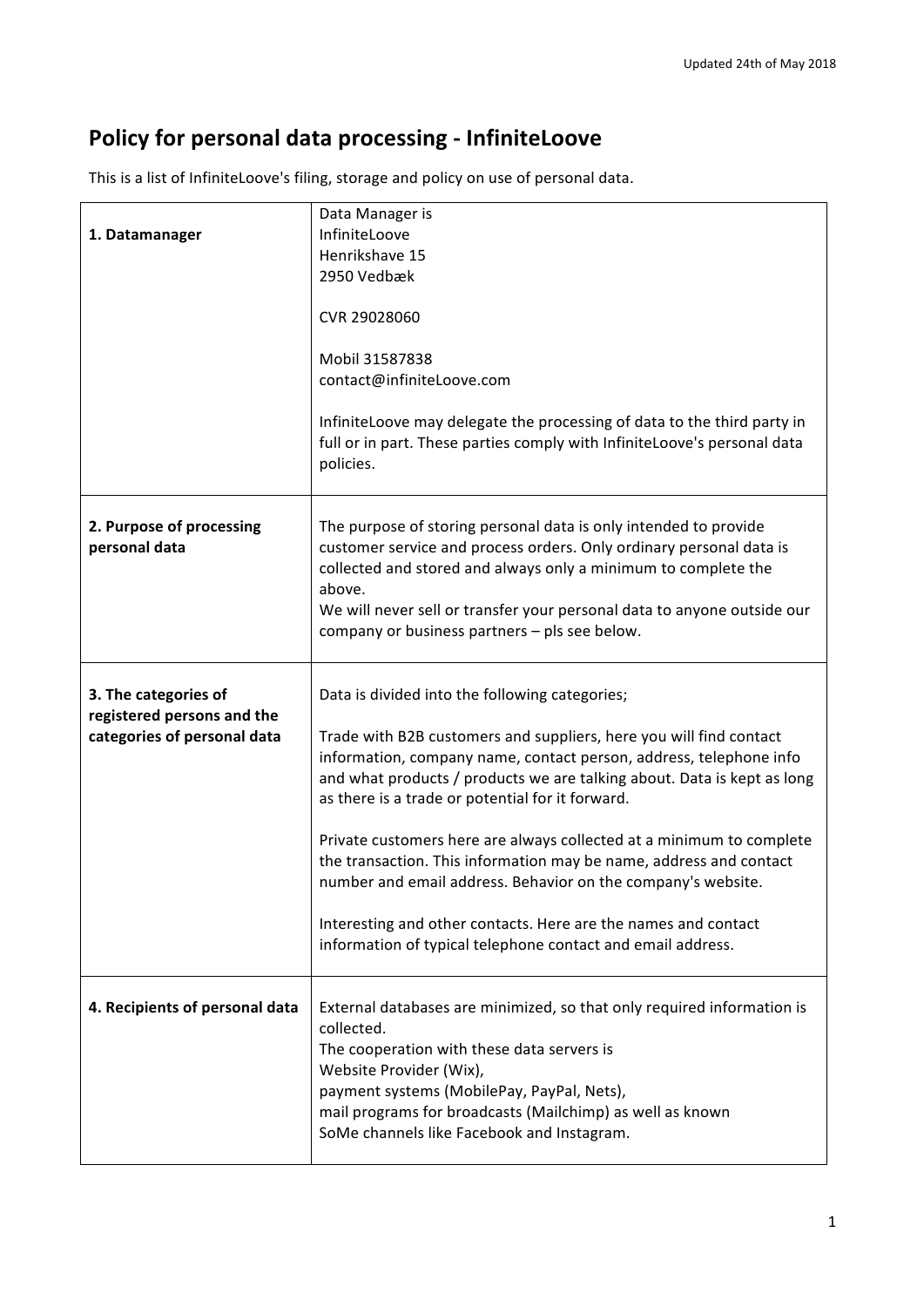|                                                         | There is also cooperation with transport companies and freight<br>forwarders and                                                                                                                                                                                                                                                                                                        |
|---------------------------------------------------------|-----------------------------------------------------------------------------------------------------------------------------------------------------------------------------------------------------------------------------------------------------------------------------------------------------------------------------------------------------------------------------------------|
|                                                         | Public authorities, including Tax.                                                                                                                                                                                                                                                                                                                                                      |
|                                                         | Analytics companies, Google Analytics, as well as auditors and possibly.                                                                                                                                                                                                                                                                                                                |
|                                                         | Lawyer.<br>Pt. If an ERP provider is not used, this may happen in the future                                                                                                                                                                                                                                                                                                            |
|                                                         |                                                                                                                                                                                                                                                                                                                                                                                         |
|                                                         | Their personal data policies can be read on their websites.                                                                                                                                                                                                                                                                                                                             |
| 5. External data providers                              | The data you provide to us is protected using SSL (Secure Socket Layer)<br>technology. SSL is the industry standard method of encrypting personal<br>information and credit card details so that they can be securely<br>transferred over the Internet.<br>InfiniteLoove does not transfer personal data to 3rd Party and does not                                                      |
|                                                         | cooperate with anyone who is not subject to the Personal Data<br>Regulation.                                                                                                                                                                                                                                                                                                            |
|                                                         | Anyone who wishes may contact InfiniteLoove and have deleted their<br>own registered information in whole or in part.                                                                                                                                                                                                                                                                   |
|                                                         | The company has entered into data processing agreements with these<br>suppliers that the Personal Data Regulation is complied with.                                                                                                                                                                                                                                                     |
|                                                         | Reference is made to these data processing agreements.                                                                                                                                                                                                                                                                                                                                  |
| 6. Information on transfer to<br>third countries        | The company does not transfer data to third countries outside the EU /<br>EEA.                                                                                                                                                                                                                                                                                                          |
|                                                         | However, cloud-based solutions are used, which could, in principle, be<br>transferred by the company's data processing staff outside the EU /<br>EEA. The company has entered into a data processing agreement with<br>these data providers that they comply with the security requirements<br>set out in the Regulation. Reference is made to these agreements                         |
| 7. Deletion of personal<br>information                  | Personal data will be deleted when requested, or data is older than X<br>years since activity / application. Data recorded by remote data<br>providers follows their policy of deletion.                                                                                                                                                                                                |
|                                                         | Personal data must be deleted or destroyed when storage is no longer<br>relevant. A specific deletion policy has been adopted in the company's<br>internal personal data policy.                                                                                                                                                                                                        |
| 8. Technical and<br>organizational security<br>measures | Processing of personal data is in accordance with the company's<br>internal guidelines.<br>Data stored at InfiniteLoove is secured with password and backup in<br>ICloud. Data in Icloud complies with this computer's security measures.<br>Local backup and storage on workstations is secured with password and<br>access only by InfiniteLove's own employees as well as owner (s). |